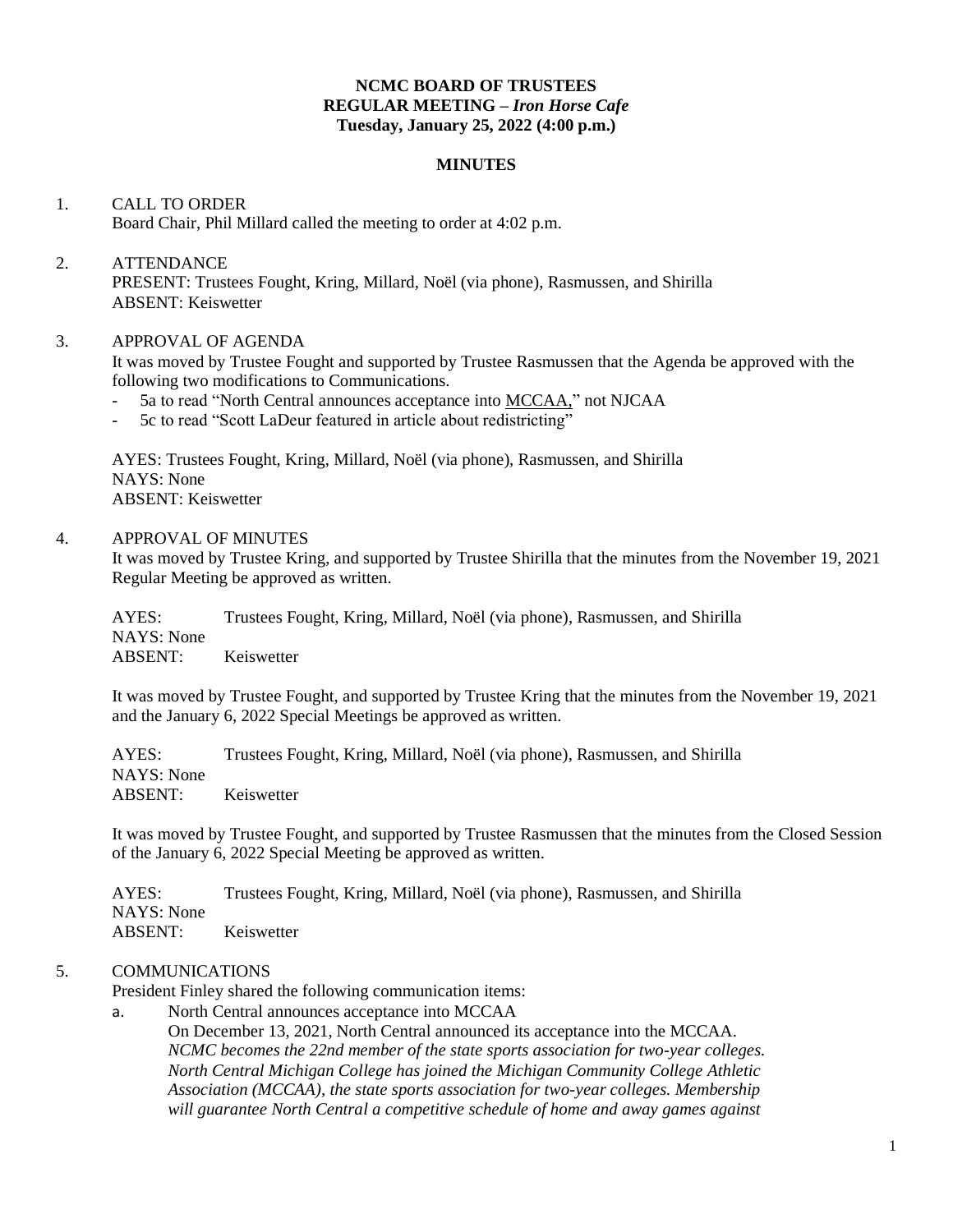*other Michigan community colleges beginning in Fall 2022.*

*The Timberwolves will sponsor six teams: men's and women's basketball, men's and women's cross country, volleyball, and esports. In addition to guaranteeing the college several home games, membership also means that Timberwolf student-athletes will be eligible to receive MCCAA conference awards and recognition.*

*Athletic Director Ashley Antonishen and her coaching staff are currently recruiting varsity athletes in all six sports.*

- b. Opinion | *Michigan needs better trained nurses. Community College can help.* On December 9, 2021, Bridge Magazine published the aforementioned opinion article, written by Brent LaFaive, Dean of Nursing and Health Sciences and North Central Michigan College.
- c. Scott LaDeur was featured in the following article about redistricting On December 31, 2021, the Petoskey News Review published an article containing several quotes and observations by Professor Scott LaDeur regarding the recent redistricting process following the 2020 census.

# 6. SCHEDULED PUBLIC COMMENT None.

# 7. FINANCIAL REPORT

Dr. Tom Zeidel, Vice President for Finance & Facilities, was asked by Trustee Fought to provide a financial report for December 2021. Tom certified that the financials as of December 2021 are within the adopted tentative budget for 2021-22.

It was moved by Trustee Fought and supported by Trustee Shirilla that the financial report and statement of bills be accepted as submitted.

AYES: Trustees Fought, Kring, Millard, Noël (via phone), Rasmussen, and Shirilla NAYS: None ABSENT: Keiswetter

## 8. PRESIDENTS REPORTS

President Finley provided updates on the following items:

- a. Petoskey Chamber 2021 Architectural Award Borra Learning Center Special Recognition
- b. AACC Community College Journal (Dec. 21/Jan. 22) cover featuring NCMC EMS photo and article about Early Childhood Education with quotes from Jen Wixson and Renee DeYoung
- c. 2022 School Board Recognition by Char-Em ISD Thank you for the longstanding service of NCMC board members!
- d. RN to BSN completion legislation—voted out of committee onto the House floor, now stalled

# 9. COMMITTEE REPORTS

a. Curriculum Committee

The Curriculum Committee met on Wednesday, January 12, 2022, to review the new Associate of Applied Science (AAS) degree in Fire Science and a new Fire Fighter Certificate of Development.

After review and discussion, it was clarified that the Certificate of Development could be approved at the President's level.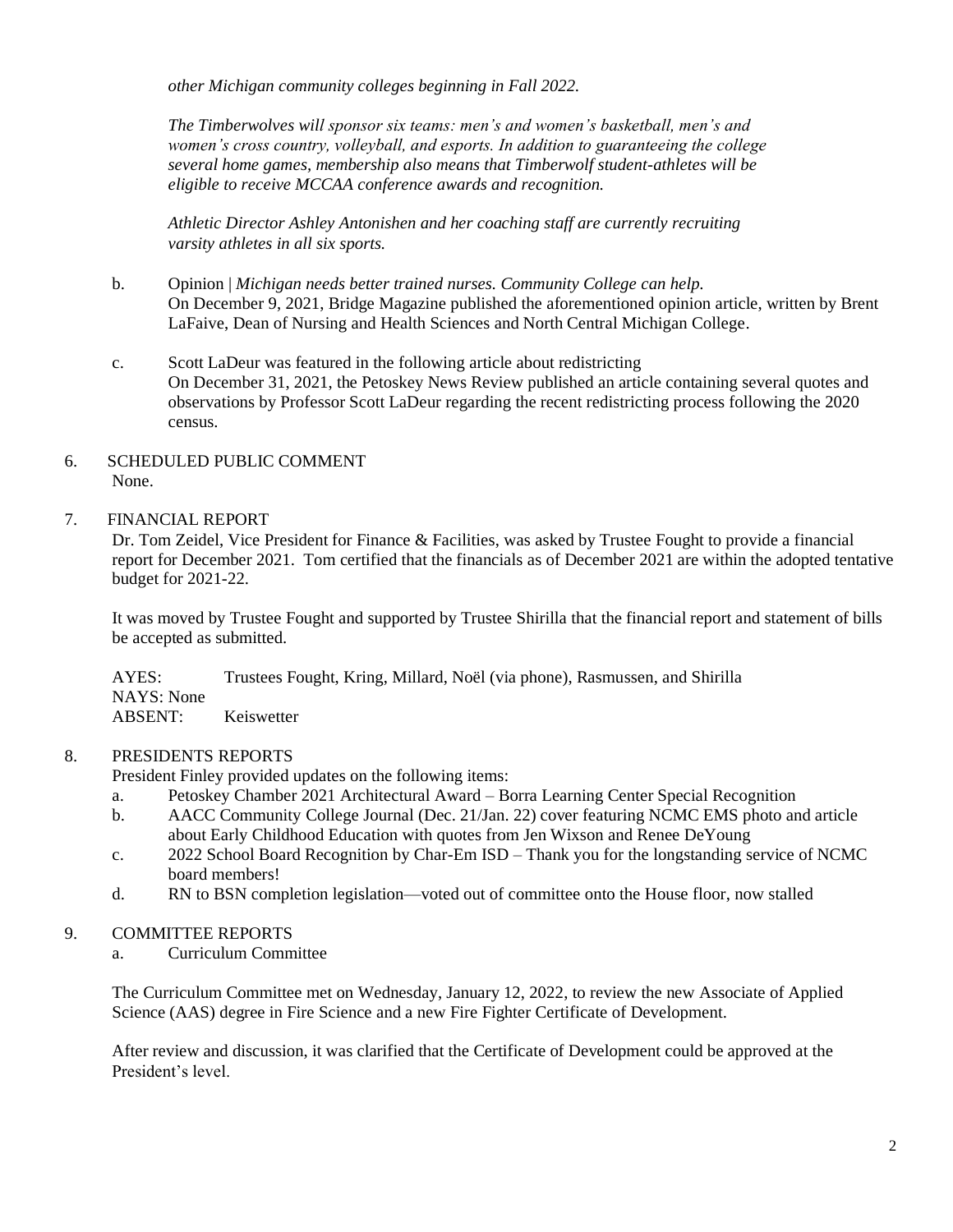Therefore, the Curriculum Committee focused on the AAS degree, and it is recommended it to the full board for approval.

AYES: Trustees Fought, Kring, Millard, Noël (via phone), Rasmussen, and Shirilla NAYS: None ABSENT: Keiswetter

b. Finance & Facilities Committee

Trustee Fought shared that the Finance & Facilities had met on Tuesday, January 18, 2022 to conduct business. One of the many topics of discussion was the acquisition of adjacent property and home located at 1500 Howard Street.

The following Resolution was read:

*WHEREAS, North Central Michigan College seeks to acquire adjacent property to enable future expansion and provide housing to faculty or staff in need of such accommodation in the near term; now, therefore, be it*

*RESOLVED, that the North Central Michigan College Board of Trustees approves the purchase agreement dated 01/03/2022, and its subsequent amendments, for property commonly known as 1500 Howard Street. Furthermore, President David Roland Finley is authorized to execute any and all documents related to this purchase.*

AYES: Trustees Fought, Kring, Millard, Noël (via phone), Rasmussen, and Shirilla NAYS: None ABSENT: Keiswetter

## 10. STUDENT SUCCESS

a. Letter of Intent signed by first scholarship Athlete

President Finley shared that it is an exciting time in our Athletic Department as high school recruits start to make decisions about their future. Our coaches have been hard at work—attending games, contacting high school coaches, having Zoom and phone conversations, and hosting campus visits. Because of these efforts, we are thrilled to report that some of our recruits have already signed letters of intent to further their education and continue their athletic career as North Central Timberwolves.

From there he turned it over to Athletic Director, and Coach, Ashley Antonishen to speak to student success from an Athletics standpoint.

Ashley shared that the Petoskey News Review had highlighted Pellston's Jordyn Daily as the first-ever athlete to sign with North Central Michigan College. In addition to the Petoskey News, 9&10 TV News also picked up this story. Ashley shared that there are several rules the College must follow as it relates to the timing of announcing new student-athletes. Most importantly, the College may not promote, nor may College representatives by present. We will hear about signings, maybe just not the moment that they happen.

Ashley shared that although Daily was our first Timberwolf, another letter of intent has also been signed for Volleyball. This is a young woman from Johannesburg, who desires to study Early Childhood Education (ECE). The college has several other signings in the works.

# 11. OLD BUSINESS

None.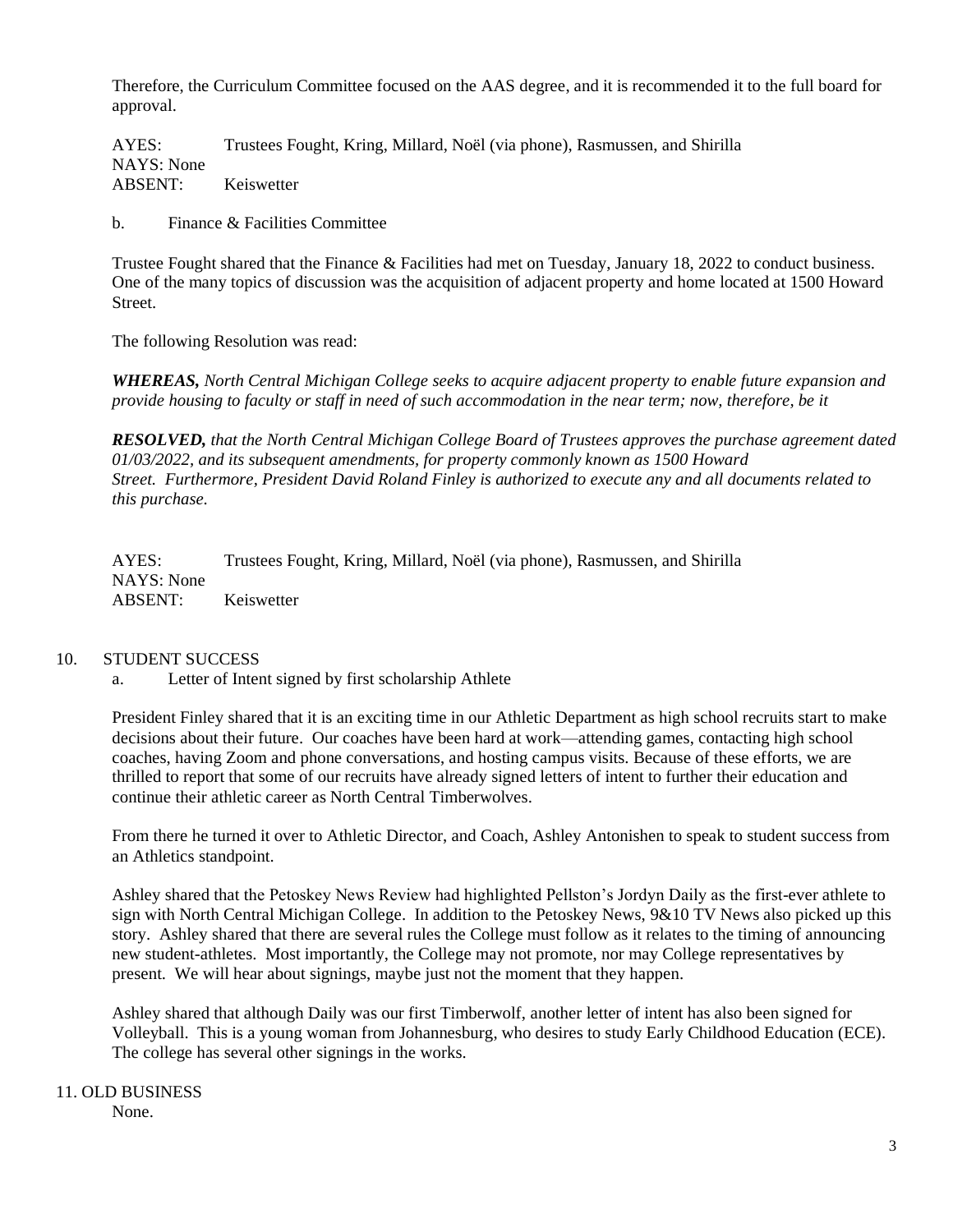## 12. NEW BUSINESS

a. Trustee Announcement

Trustee Noël announced her retirement from the board, effective the end of the month. Upon this announcement, the following resolution was shared to honor her service to the College:

**WHEREAS**, *Trustee Irma has faithfully served North Central Michigan College since her initial appointment to the NCMC Foundation Board of Directors in 2002; and*

**WHEREAS**, *During her time at North Central Michigan College, Irma Noël has provided exemplary service in a variety of positions—serving as a Secretary of the Board of Trustees since 2011, and Foundation Board of Directors Chair from 2015 to 2020; and*

**WHEREAS**, *Trustee Noel's three sons each attended North Central Michigan College, with two of the three completing associate degrees at the College; and* 

**WHEREAS**, *Trustee Noel and her family, have also long supported students success at the North Central Michigan College with their financial contributions. Of special note is their support of the two most recent capital campaigns – HESC and Building Tomorrow Together; now, therefore, be it*

**RESOLVED**, *that the Board of Trustees of North Central Michigan College formally extends to Irma Noël its sincere appreciation for her loyalty, many contributions, and dedication to our students as evidenced by this resolution; be it further*

**RESOLVED**, *that a copy of this resolution of recognition appears in the minutes of this meeting of the Board of Trustees, so that this heartfelt tribute of respect and gratitude will be included in the permanent records of this College.*

*Adopted by unanimous vote of the Board of Trustees and given by our hands this 25th day of January 2022.*

b. February Regular Meeting

Due to scheduling conflicts, the board agreed to move next month's Regular Meeting up from Tuesday, February 22, 2022 to Thursday, February 17, 2022 at 4:00 p.m.

c. Personnel Discussion (Closed Session)

Trustee Millard shared that the board needed to discuss a Mid-Term Performance Review for the President. Dr. Finley requested that the Board move into Closed Session for this discussion.

A roll call vote was taken prior to moving into Closed Session.

AYES: Trustees Fought, Kring, Millard, Noël (via phone), Rasmussen, and Shirilla NAYS: None ABSENT: Keiswetter

The Board of Trustees and President Finley returned to the Regular Meeting at 5:01p.m. Upon returning Trustee Millard, asked for a motion to return to Open Session. Trustee Rasmussen moved and Trustee Fought seconded this request.

AYES: Trustees Fought, Kring, Millard, Noël (via phone), Rasmussen, and Shirilla NAYS: None ABSENT: Keiswetter